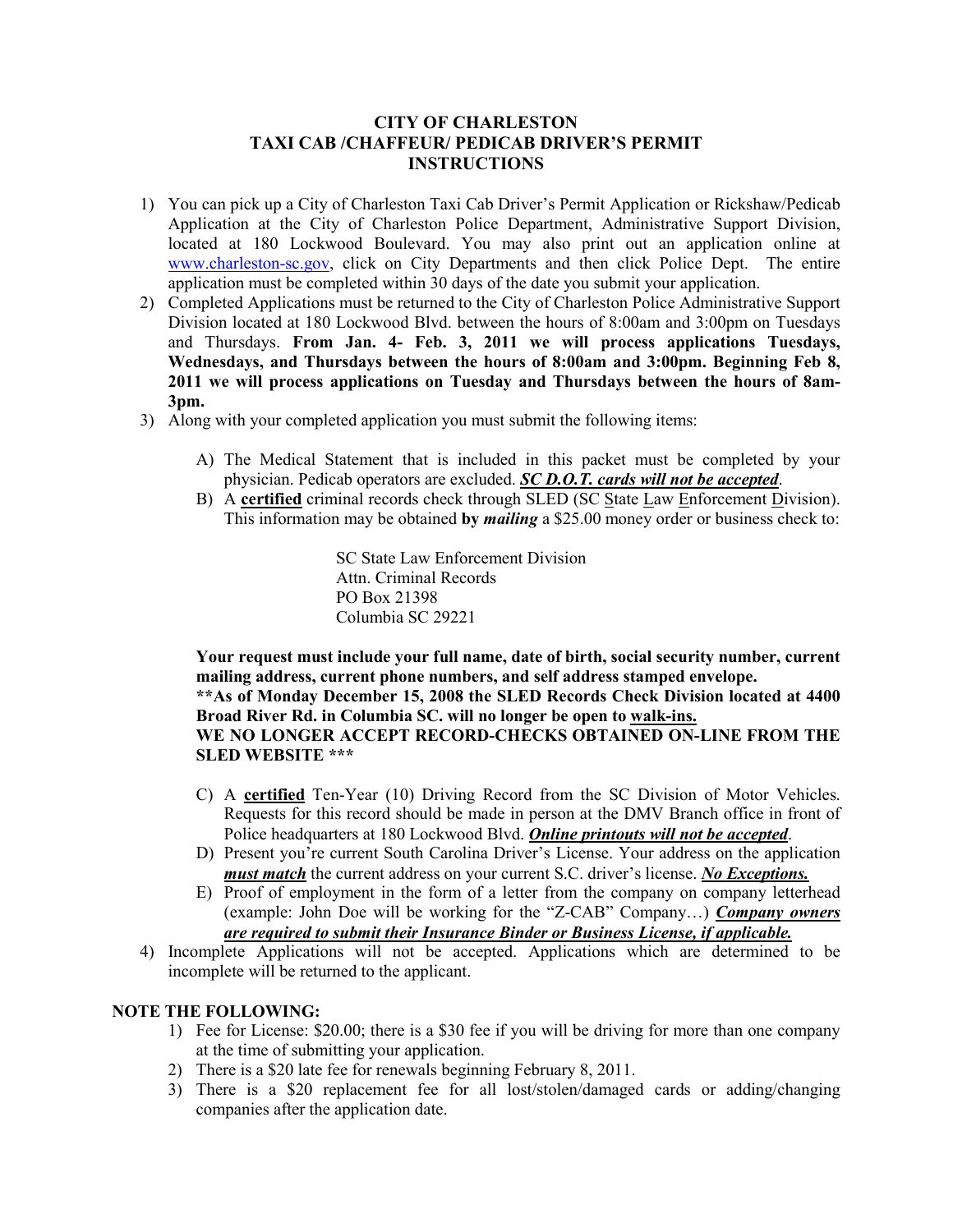## **CITY OF CHARLESTON TAXI CAB / PEDICAB DRIVER'S PERMIT MEDICAL STATEMENT**

I \_\_\_\_\_\_\_\_\_\_\_\_\_\_\_\_\_\_\_\_\_\_\_\_\_\_\_\_\_, (attending or hospital physician) examined

 $\Box$  on this  $\Box$  day of  $\Box$  20,

and I confirm that the examinee does not have any physical or mental condition which

would prevent him / her from safely operating a limo/taxicab in the City of

Charleston.

|       |     | Date             |      |
|-------|-----|------------------|------|
|       |     | Telephone Number |      |
| State | Zip | FAX Number       |      |
|       |     |                  |      |
|       |     |                  | Date |

### AUTHORIZATION TO RELEASE INFORMATION

I hereby authorize my attending physician and/or hospital to release any information or copies there-of acquired in the course of my examination for this certificate to the city of Charleston or my employer and their affiliates and each of their representatives.

 $\_$  , and the set of the set of the set of the set of the set of the set of the set of the set of the set of the set of the set of the set of the set of the set of the set of the set of the set of the set of the set of th Patient Signature Date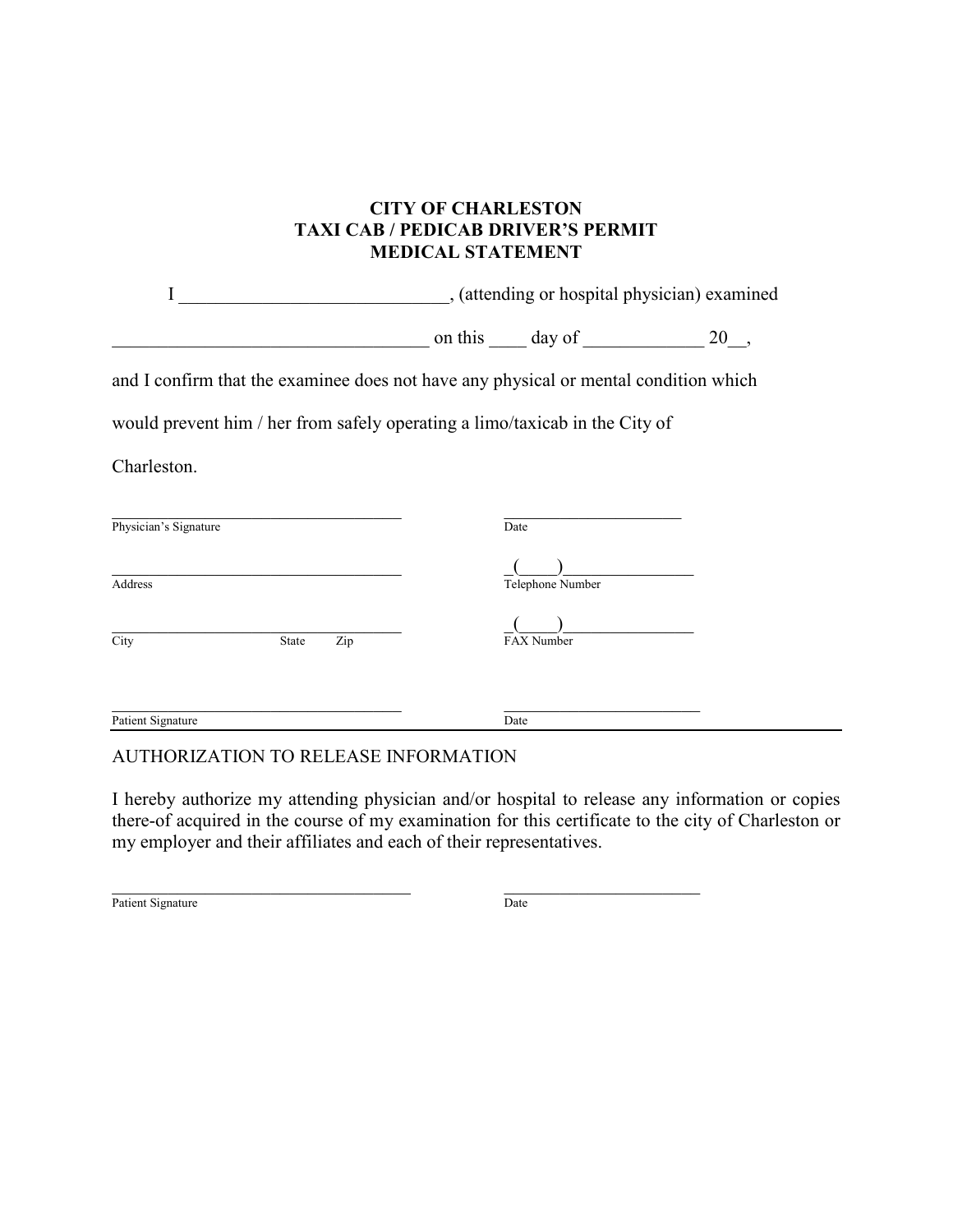# **APPLICATION CITY of CHARLESTON CHAUFFUER/TAXI CAB / PEDICAB LICENSE**

Date of Application\_\_\_\_\_\_\_\_\_\_\_\_\_\_\_\_\_\_\_\_\_\_ Driver's License No. \_\_\_\_\_\_\_\_\_\_\_\_\_\_\_\_\_\_\_\_\_State \_\_\_\_\_Exp. Date \_\_\_\_\_\_\_\_\_\_\_\_\_\_\_\_\_ Last Name \_\_\_\_\_\_\_\_\_\_\_\_\_\_\_\_\_\_\_\_\_\_\_\_\_\_\_\_First Name \_\_\_\_\_\_\_\_\_\_\_\_\_\_\_\_\_\_\_MI. \_\_\_ Race Sex Birth Sex Birth Sex Birth S.S.No. Address \_\_\_\_\_\_\_\_\_\_\_\_\_\_\_\_\_\_\_\_\_\_\_\_\_\_\_\_ City \_\_\_\_\_\_\_\_\_\_\_ State \_\_\_\_ Zip \_\_\_\_\_ Telephone No.\_\_\_\_\_\_\_\_\_\_\_\_\_\_\_\_\_\_\_\_\_\_ Alternate Phone No. \_\_\_\_\_\_\_\_\_\_\_\_\_\_\_\_\_\_ HGT. \_\_\_\_\_\_\_\_ WGT. \_\_\_\_\_\_\_\_\_ Hair \_\_\_\_\_\_\_\_\_\_\_\_ Eyes \_\_\_\_\_\_\_\_\_\_\_\_\_ List Three Local Personal References who have known you personally and can speak to your character: 1) Name \_\_\_\_\_\_\_\_\_\_\_\_\_\_\_\_\_\_\_\_\_\_\_\_\_\_\_\_\_Telephone No. \_\_\_\_\_\_\_\_\_\_\_\_\_\_\_\_\_\_\_\_\_\_\_\_\_ Complete Address \_\_\_\_\_\_\_\_\_\_\_\_\_\_\_\_\_\_\_\_\_\_\_\_\_\_\_\_\_\_\_\_\_\_\_\_\_\_\_\_\_\_\_\_\_\_\_\_\_\_\_\_\_\_\_\_\_  $2)$  Name  $\frac{1}{\sqrt{2}}$  Name  $\frac{1}{\sqrt{2}}$  Name  $\frac{1}{\sqrt{2}}$   $\frac{1}{\sqrt{2}}$   $\frac{1}{\sqrt{2}}$   $\frac{1}{\sqrt{2}}$   $\frac{1}{\sqrt{2}}$   $\frac{1}{\sqrt{2}}$   $\frac{1}{\sqrt{2}}$   $\frac{1}{\sqrt{2}}$   $\frac{1}{\sqrt{2}}$   $\frac{1}{\sqrt{2}}$   $\frac{1}{\sqrt{2}}$   $\frac{1}{\sqrt{2}}$   $\frac{1}{\sqrt{2}}$   $\frac{1}{$ Complete Address 3) Name \_\_\_\_\_\_\_\_\_\_\_\_\_\_\_\_\_\_\_\_\_\_\_\_\_\_\_\_\_Telephone No. \_\_\_\_\_\_\_\_\_\_\_\_\_\_\_\_\_\_\_\_\_\_\_\_\_ Complete Address List traffic violations with dispositions for the past three years: \_\_\_\_\_\_\_\_\_\_\_\_\_\_\_\_\_\_\_\_\_\_\_\_\_\_\_\_\_\_\_\_\_\_\_\_\_\_\_\_\_\_\_\_\_\_\_\_\_\_\_\_\_\_\_\_\_\_\_\_\_\_\_\_\_\_\_\_\_\_\_\_\_\_\_\_\_\_  $\_$  , and the contribution of the contribution of  $\mathcal{L}_1$  , and  $\mathcal{L}_2$  , and  $\mathcal{L}_3$  , and  $\mathcal{L}_4$  , and  $\mathcal{L}_5$ Have you ever been arrested? No \_\_\_\_\_ Yes If yes, list all arrests with dispositions:  $\mathcal{L}_\mathcal{L} = \{ \mathcal{L}_\mathcal{L} = \{ \mathcal{L}_\mathcal{L} = \{ \mathcal{L}_\mathcal{L} = \{ \mathcal{L}_\mathcal{L} = \{ \mathcal{L}_\mathcal{L} = \{ \mathcal{L}_\mathcal{L} = \{ \mathcal{L}_\mathcal{L} = \{ \mathcal{L}_\mathcal{L} = \{ \mathcal{L}_\mathcal{L} = \{ \mathcal{L}_\mathcal{L} = \{ \mathcal{L}_\mathcal{L} = \{ \mathcal{L}_\mathcal{L} = \{ \mathcal{L}_\mathcal{L} = \{ \mathcal{L}_\mathcal{$  $\_$  , and the contribution of the contribution of  $\mathcal{L}_1$  , and  $\mathcal{L}_2$  , and  $\mathcal{L}_3$  , and  $\mathcal{L}_4$  , and  $\mathcal{L}_5$ **Please attach to the application the following items: 1) Signed Medical Statement (Pedicab operators are excluded/SCDOT cards will not be accepted) 2) Certified Criminal Background Check through SLED (No Online Printouts) 3) Certified Ten-Year Driving Record through SC DMV (No Online Printouts) 4) Proof of Employment/Company Owners: Insurance Binder or City of Charleston Business License, if applicable 5) PRESENT your ORIGINAL SC Driver's License (Clerk will make and attach a copy)**  I hereby submit this application for a City of Charleston Taxi Cab or Pedicab license and attest to the fact that all of the above and attached information is true and accurate. I understand that any false or incomplete statements shall invalidate the permit application. Applicant Signature\_\_\_\_\_\_\_\_\_\_\_\_\_\_\_\_\_\_\_\_\_\_\_\_\_\_\_\_\_\_\_\_\_ Date\_\_\_\_\_\_\_\_\_\_ **Administrative Support Services Office Use Only** 

 $\square$  Approved  $\square$  Denied By: Date Reason for Denial Supervisor Signature required when denying an applicant. Make copies of **all documents** including the **Denial Sheet**, place copies in the yellow folder located in ID. Supervisor: